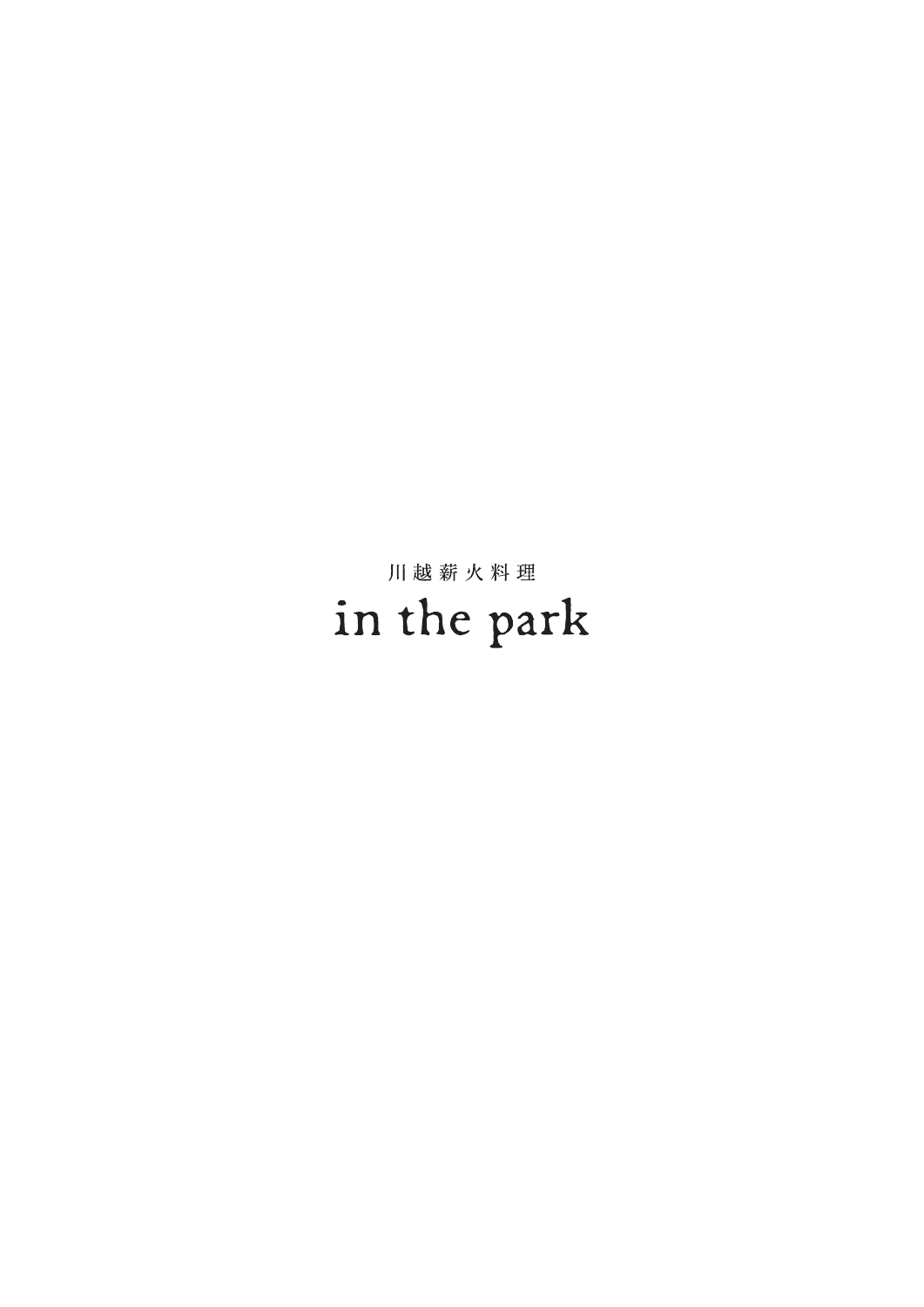## **DIRECT FROM THE SAITAMA FARM**

#### 埼玉県の産地直送食材



```
他にも季節ごとに旬の食材を仕入れております
※時期や仕入れ状況によってはこちらで紹介している食材を使ったメニューの提供がない場合もございます、ご了承ください ※イラストはイメージです
```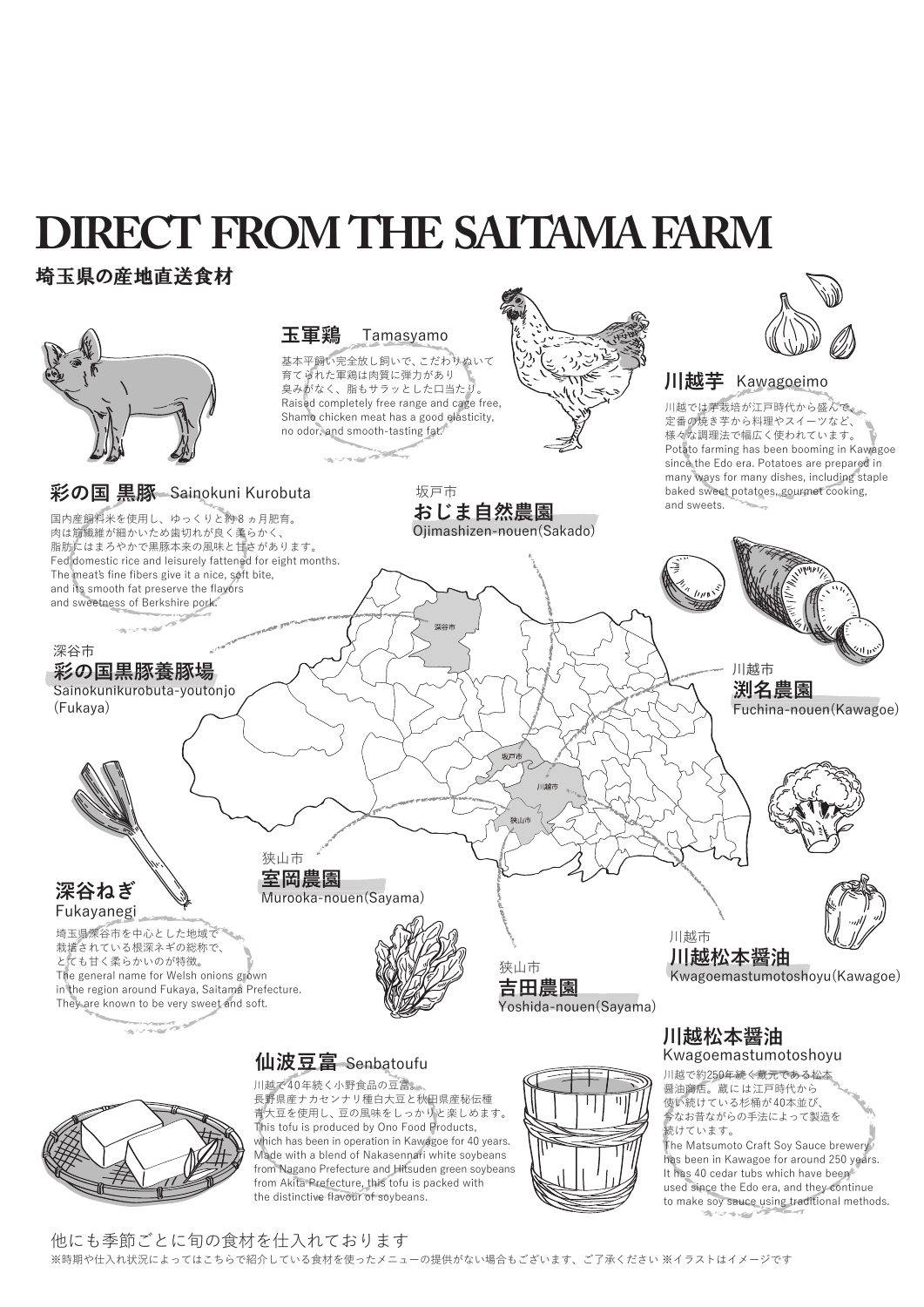# **FIREWOOD GRILL**





in the park の魅力を凝縮したスペシャルコース。その日仕入れた朝採れ野菜や 地元素材を使用し、毎日異なるコース(約 8 品)をお楽しみいただけます。 A special course that concentrates the charm of in the park. Using vegetables collected in the morning and local ingredients, You can enjoy different courses (about 8 items) every day. **食材の味を活かす薪火 WOOD FIRE THAT UTILIZES THE TASTE OF INGREDIENTS**

薪火を使って低温でじっくりと焼き上げることで 食材の旨味が凝縮され、素材本来の味とほんのりと 香る燻製の繊細な風味を楽しむことができます。 We cook our food slowly at a low heat over a wood fire. This not only intensifies the natural flavours of our ingredients, but also adds a delicate smoky aroma.

#### **SETREWOOD GRILL** #グリル



彩の国黒豚ロースの薪火グリル 180g 2,500yen Firewood-grilled Sainokuni black pork loin, 180g

埼玉地鶏『玉軍鶏』もも肉の薪火焼き 150g 2,800yen Firewood-grilled Saitama "Tamashamo" chicken thigh, 150g

サーモンと赤いかの薪火焼き 松本醤油の麦味噌オランデーズソース 2,400yen Wood Fired Salmon & Neon Flying Squid,

Hollandaise Sauce made with Matsumoto Soy Sauce and Barley Miso

### **S GRILLED VEGETABLES** 地物焼き野菜



本日の地野菜各種 ※詳しくはスタッフにお尋ねください ask **?** Today's local vegetables ※Please ask with the staff

| 牛フィレ肉の薪火グリル 150g<br>Wood-grilled beef filet mignon, 150g                                                                                        | $3,500$ yen |
|-------------------------------------------------------------------------------------------------------------------------------------------------|-------------|
| 鴨胸肉の薪火グリルとフランス産フォアグラ<br>Wood fired duck breast with French foie gras                                                                            | 3.200ven    |
| はつかり醤油糀でマリネした<br>埼玉県産武州和牛 (A4) の薪火グリル 150g<br>Firewood-grilled Saitama Bushu Wagyu beef (A4)<br>marinated in Hatsukari soy sauce and koji, 150g | 3,900yen    |

#### HOMEMADE SAUCE 自家製ソース

| 山葵とバジルのサルサ<br>Wasabi and basil salsa |                                                                                | 200ven |
|--------------------------------------|--------------------------------------------------------------------------------|--------|
|                                      | 松本醤油 自家製味噌ホイップバター<br>Whipped butter with homemade miso and Matsumoto soy sauce | 200ven |
| ソースジャポネ<br>Sauce japonaise           |                                                                                | 200ven |

|  | グリル料理に合わせてお好みのソースをお選びください |  |  |
|--|---------------------------|--|--|

本日のソース インファイル しょうしょう 200yen Sauce of the day

3種ソースセット 500yen Set of three sauces

「テールエグゾティック」 ~その場で挽くおすすめスパイス~ "Terre Exotique" Recommended spices ground on the spot